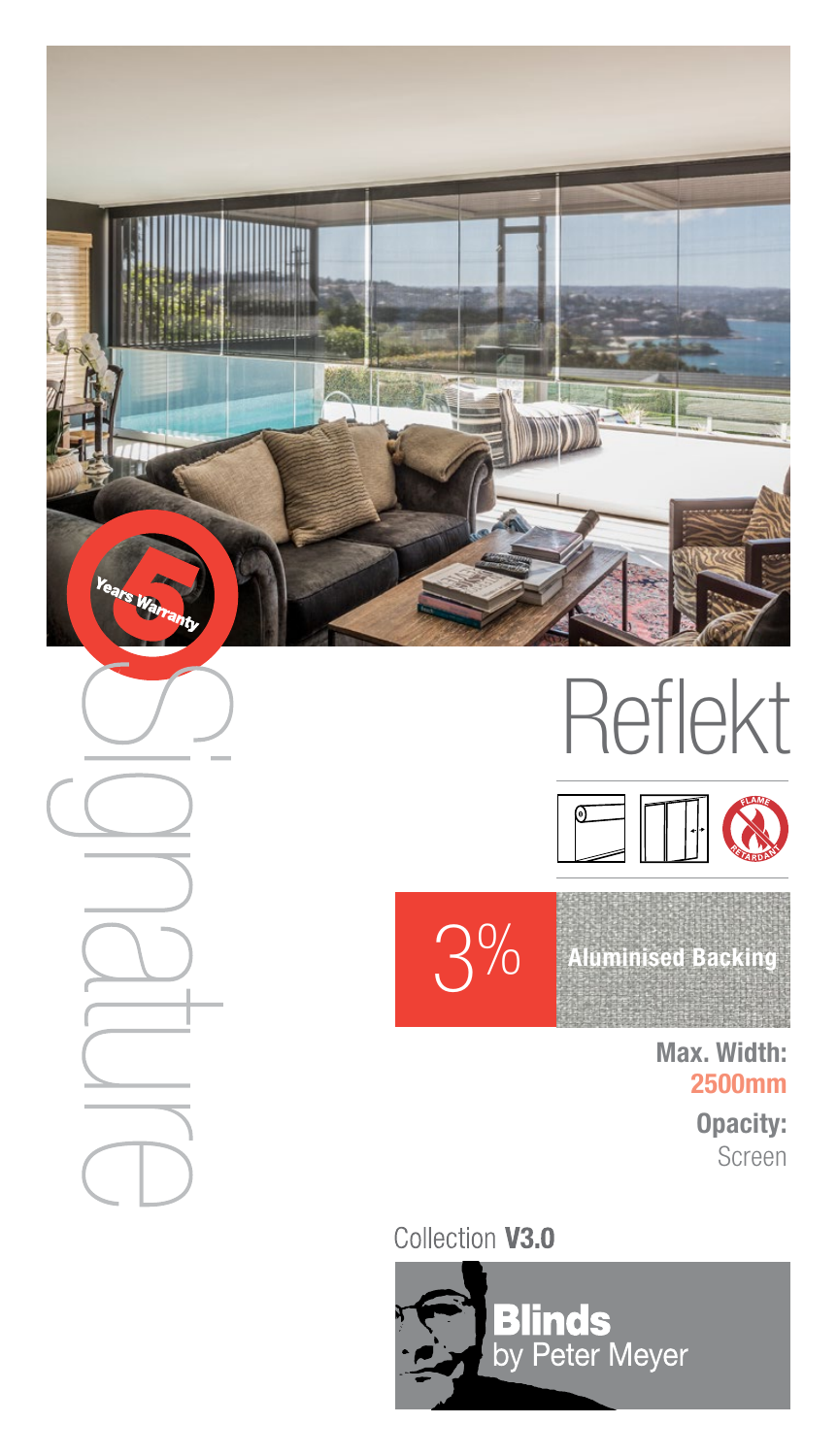# Reflekt

**Opacity: Screen** 

Max. Width: 2500mm

**Suitability: Roller + Panel Glide** 

**Composition:** 76% PVC, 22% Polyester (+/-5%), 2% Alum. coating.

Openness Factor: 3%

**Weight:**  $465$ gsm  $(+/-5%)$ 

Thickness: 0.63mm (+/-5%)

**Colour Fastness: Fully Fade Resistant, Colour Fastness:** Result 6-7 ISO 105-B02:1994 (Xenon Arc Method)

**Fire Rating:** Complies with Commercial FR Requirements of the Building Code of Australia for Fire Hazard Properties of materials used. Tested to AS1530.2 & 1530.3. Test Reports available on request.



|    | <b>Contract Contract</b>           |
|----|------------------------------------|
|    |                                    |
|    | <b>Contract</b>                    |
|    |                                    |
| I. |                                    |
|    | ٠<br><b>Contract Contract</b><br>ł |
|    |                                    |

# Certification:



### COEKO-TEX®

"Confidence in Textiles" is the motto for Oeko-Tex®. Fabrics undergo independent testing for harmful substances to ensure that there is no risk whatsoever to health.



### GREENGUARD®

Gold Certification ensures our interior products and materials have low chemical emissions, significantly improving the quality of air in which the products are used.

# Care Instructions:

The aluminised coating is fragile and must be handled with care to avoid damage. Surface dust should be removed with a duster or soft cloth. Fabric can be wiped with a damp sponge and wiped with a soft cloth. Do not scrub. Never use abrasive or solvent-based products.

Collection V3.0